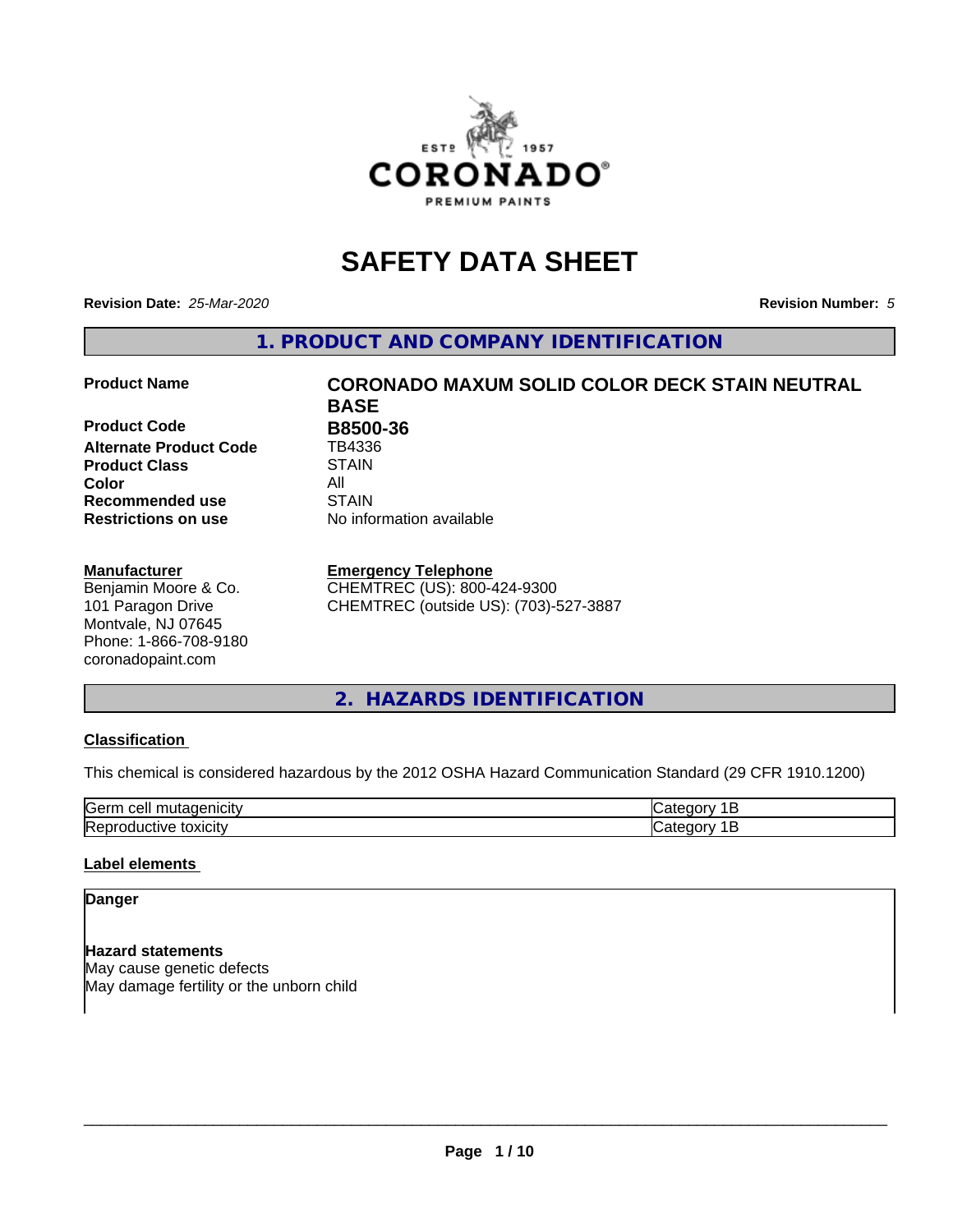

**Appearance** liquid **Odor in the original of the original of the original of the original of the original of the original of the original of the original of the original of the original of the original of the original of t** 

#### **Precautionary Statements - Prevention**

Obtain special instructions before use Do not handle until all safety precautions have been read and understood Use personal protective equipment as required

#### **Precautionary Statements - Response**

IF exposed or concerned: Get medical advice/attention

#### **Precautionary Statements - Storage**

Store locked up

#### **Precautionary Statements - Disposal**

Dispose of contents/container to an approved waste disposal plant

#### **Hazards not otherwise classified (HNOC)**

Not applicable

#### **Other information**

No information available

#### **3. COMPOSITION INFORMATION ON COMPONENTS**

| <b>Chemical name</b>                         | <b>CAS No.</b> | Weight-%    |
|----------------------------------------------|----------------|-------------|
| Nepheline syenite                            | 37244-96-5     | $5 - 10$    |
| 2-Butoxyethanol                              | 111-76-2       | $5 - 10$    |
| Kaolin                                       | 1332-58-7      | $5 - 10$    |
| Propylene glycol                             | $57 - 55 - 6$  | $-5$        |
| Sodium C14-C16 olefin sulfonate              | 68439-57-6     | $0.1 - 0.5$ |
| Carbamic acid, 1H-benzimidazol-2-yl-, methyl | 10605-21-7     | $0.1 - 0.5$ |
| ester                                        |                |             |
| Titanium dioxide                             | 13463-67-7     | $0.1 - 0.5$ |

### **4. FIRST AID MEASURES**

| <b>General Advice</b> | If symptoms persist, call a physician. Show this safety data sheet to the doctor in<br>attendance. |
|-----------------------|----------------------------------------------------------------------------------------------------|
| <b>Eye Contact</b>    | Rinse thoroughly with plenty of water for at least 15 minutes and consult a<br>physician.          |
| <b>Skin Contact</b>   | Wash off immediately with soap and plenty of water while removing all                              |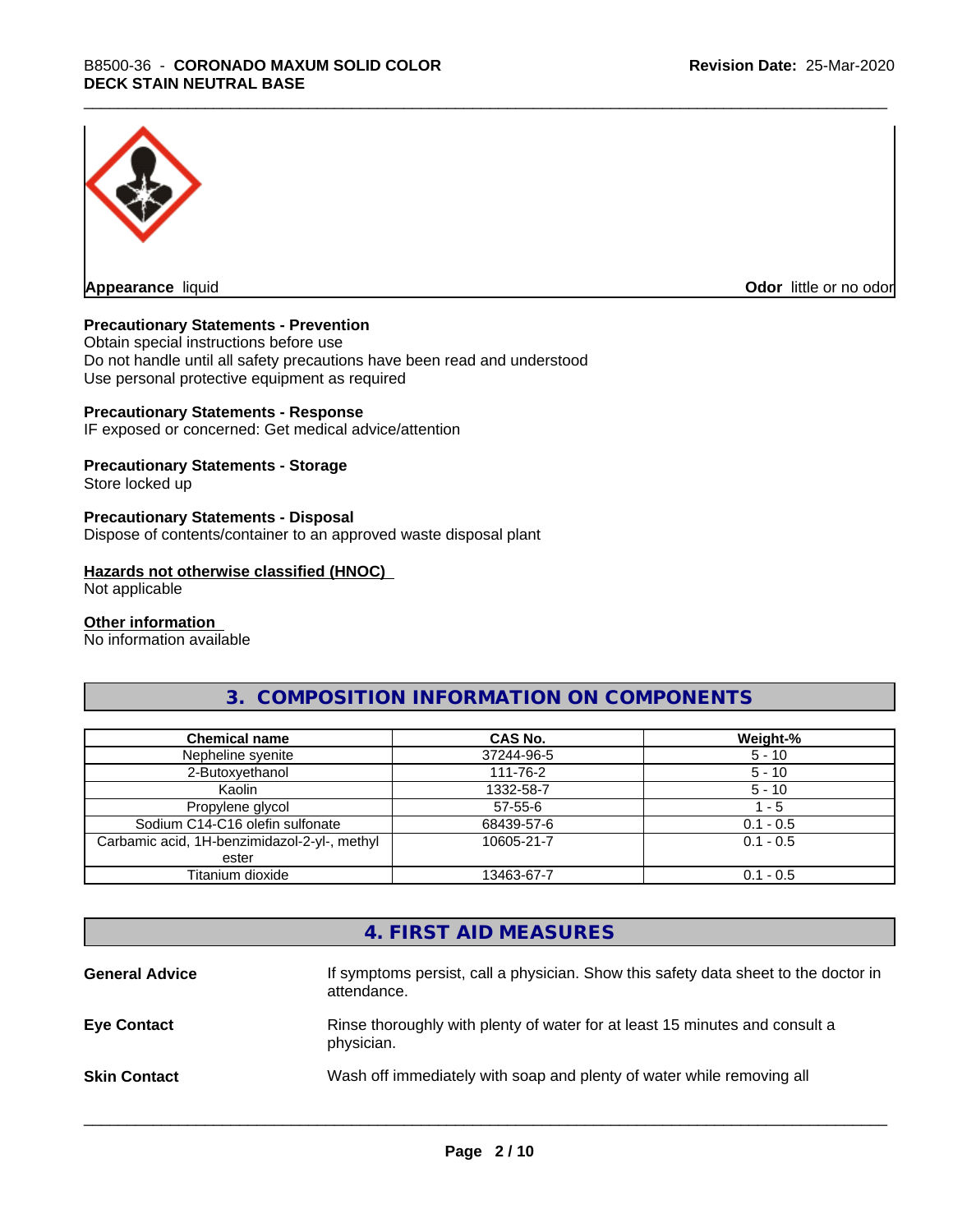|                                                                         |                                                                      | contaminated clothes and shoes.                                                                                                              |                                                                                  |                                                                                                            |  |
|-------------------------------------------------------------------------|----------------------------------------------------------------------|----------------------------------------------------------------------------------------------------------------------------------------------|----------------------------------------------------------------------------------|------------------------------------------------------------------------------------------------------------|--|
| <b>Inhalation</b>                                                       |                                                                      |                                                                                                                                              | Move to fresh air. If symptoms persist, call a physician.                        |                                                                                                            |  |
| Ingestion                                                               |                                                                      | if necessary.                                                                                                                                | Clean mouth with water and afterwards drink plenty of water. Consult a physician |                                                                                                            |  |
| <b>Most Important</b>                                                   | <b>Symptoms/Effects</b>                                              | None known.                                                                                                                                  |                                                                                  |                                                                                                            |  |
|                                                                         | <b>Notes To Physician</b>                                            |                                                                                                                                              | Treat symptomatically.                                                           |                                                                                                            |  |
|                                                                         |                                                                      | 5. FIRE-FIGHTING MEASURES                                                                                                                    |                                                                                  |                                                                                                            |  |
|                                                                         | <b>Suitable Extinguishing Media</b>                                  |                                                                                                                                              |                                                                                  | Use extinguishing measures that are appropriate to local<br>circumstances and the surrounding environment. |  |
| Protective equipment and precautions for firefighters                   |                                                                      | As in any fire, wear self-contained breathing apparatus<br>pressure-demand, MSHA/NIOSH (approved or equivalent)<br>and full protective gear. |                                                                                  |                                                                                                            |  |
|                                                                         | <b>Specific Hazards Arising From The Chemical</b>                    |                                                                                                                                              | extreme heat.                                                                    | Closed containers may rupture if exposed to fire or                                                        |  |
|                                                                         | <b>Sensitivity to mechanical impact</b>                              |                                                                                                                                              | No                                                                               |                                                                                                            |  |
|                                                                         | Sensitivity to static discharge                                      |                                                                                                                                              | No                                                                               |                                                                                                            |  |
| <b>Flash Point Data</b><br><b>Method</b>                                | Flash point (°F)<br>Flash Point (°C)                                 |                                                                                                                                              | Not applicable<br>Not applicable<br>Not applicable                               |                                                                                                            |  |
|                                                                         | <b>Flammability Limits In Air</b>                                    |                                                                                                                                              |                                                                                  |                                                                                                            |  |
|                                                                         | <b>Lower flammability limit:</b><br><b>Upper flammability limit:</b> |                                                                                                                                              | Not applicable<br>Not applicable                                                 |                                                                                                            |  |
| <u>NFPA</u>                                                             | Health: 2                                                            | Flammability: 0                                                                                                                              | Instability: 0                                                                   | <b>Special: Not Applicable</b>                                                                             |  |
| <b>NFPA Legend</b><br>0 - Not Hazardous<br>1 - Slightly<br>2 - Moderate |                                                                      |                                                                                                                                              |                                                                                  |                                                                                                            |  |

- 3 High
- 4 Severe

*The ratings assigned are only suggested ratings, the contractor/employer has ultimate responsibilities for NFPA ratings where this system is used.*

*Additional information regarding the NFPA rating system is available from the National Fire Protection Agency (NFPA) at www.nfpa.org.*

#### **6. ACCIDENTAL RELEASE MEASURES**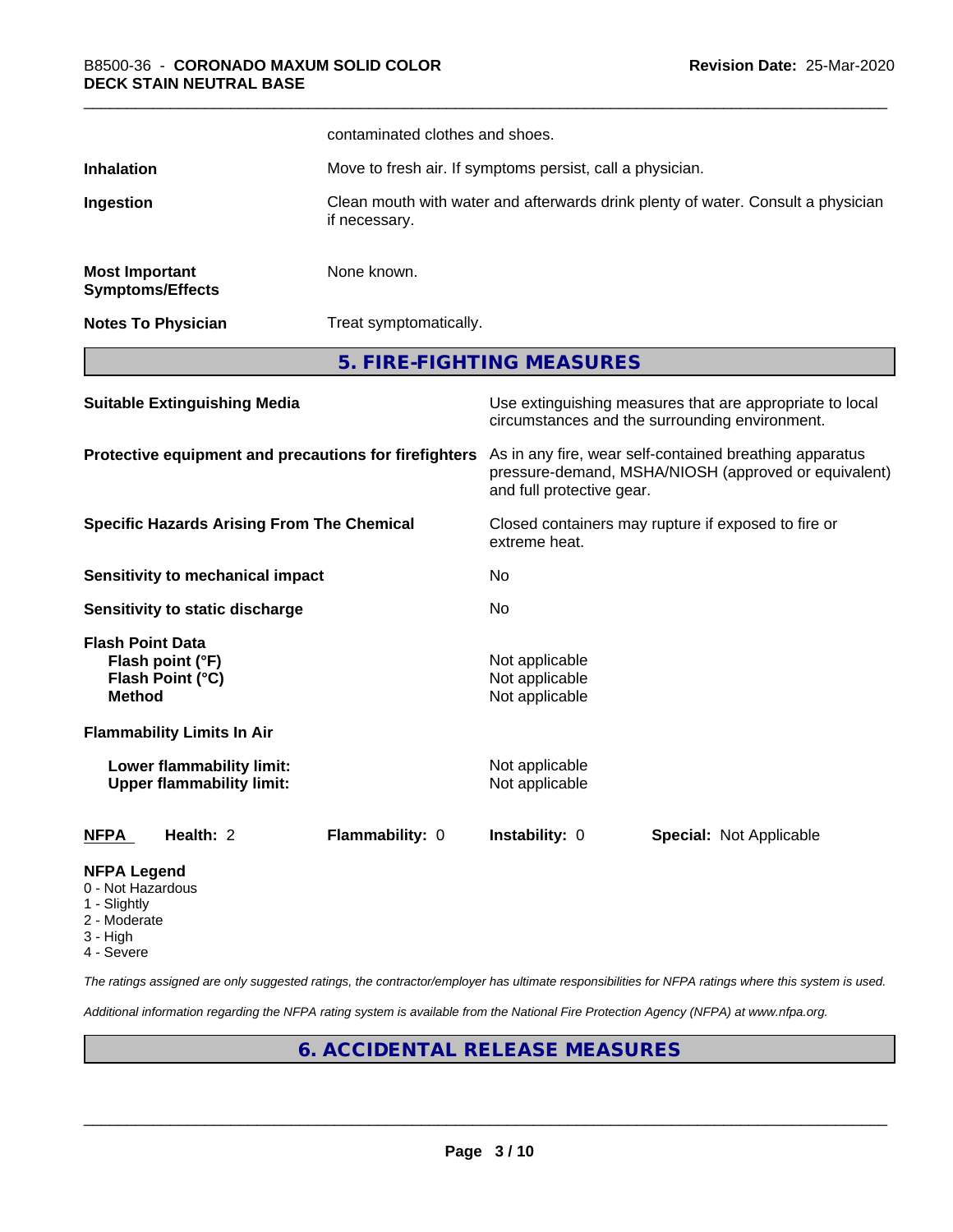| <b>Personal Precautions</b>      | Avoid contact with skin, eyes and clothing. Ensure adequate ventilation.                                                                                                         |
|----------------------------------|----------------------------------------------------------------------------------------------------------------------------------------------------------------------------------|
| <b>Other Information</b>         | Prevent further leakage or spillage if safe to do so.                                                                                                                            |
| <b>Environmental precautions</b> | See Section 12 for additional Ecological Information.                                                                                                                            |
| <b>Methods for Cleaning Up</b>   | Soak up with inert absorbent material. Sweep up and shovel into suitable<br>containers for disposal.                                                                             |
|                                  | 7. HANDLING AND STORAGE                                                                                                                                                          |
| <b>Handling</b>                  | Avoid contact with skin, eyes and clothing. Avoid breathing vapors, spray mists or<br>sanding dust. In case of insufficient ventilation, wear suitable respiratory<br>equipment. |
| <b>Storage</b>                   | Keep container tightly closed. Keep out of the reach of children.                                                                                                                |
| <b>Incompatible Materials</b>    | No information available                                                                                                                                                         |

**8. EXPOSURE CONTROLS/PERSONAL PROTECTION**

#### **Exposure Limits**

| <b>Chemical name</b> | <b>ACGIH TLV</b>                           | <b>OSHA PEL</b>                   |
|----------------------|--------------------------------------------|-----------------------------------|
| 2-Butoxyethanol      | TWA: 20 ppm                                | 50 ppm - TWA                      |
|                      |                                            | $240$ mg/m <sup>3</sup> - TWA     |
|                      |                                            | prevent or reduce skin absorption |
| Kaolin               | TWA: $2 \text{ mg/m}^3$ particulate matter | 15 mg/m $3$ - TWA                 |
|                      | containing no asbestos and <1%             | 5 mg/m <sup>3</sup> - TWA         |
|                      | crystalline silica, respirable particulate |                                   |
|                      | matter                                     |                                   |
| Titanium dioxide     | TWA: $10 \text{ mg/m}^3$                   | 15 mg/m $3$ - TWA                 |

#### **Legend**

ACGIH - American Conference of Governmental Industrial Hygienists Exposure Limits OSHA - Occupational Safety & Health Administration Exposure Limits N/E - Not Established

| Ensure adequate ventilation, especially in confined areas.                                                                                                                                                                                                                                                                                                          |
|---------------------------------------------------------------------------------------------------------------------------------------------------------------------------------------------------------------------------------------------------------------------------------------------------------------------------------------------------------------------|
|                                                                                                                                                                                                                                                                                                                                                                     |
| Safety glasses with side-shields.                                                                                                                                                                                                                                                                                                                                   |
| Protective gloves and impervious clothing.                                                                                                                                                                                                                                                                                                                          |
| Use only with adequate ventilation. In operations where exposure limits are<br>exceeded, use a NIOSH approved respirator that has been selected by a<br>technically qualified person for the specific work conditions. When spraying the<br>product or applying in confined areas, wear a NIOSH approved respirator<br>specified for paint spray or organic vapors. |
| Avoid contact with skin, eyes and clothing. Remove and wash contaminated<br>clothing before re-use. Wash thoroughly after handling.                                                                                                                                                                                                                                 |
|                                                                                                                                                                                                                                                                                                                                                                     |

#### **9. PHYSICAL AND CHEMICAL PROPERTIES**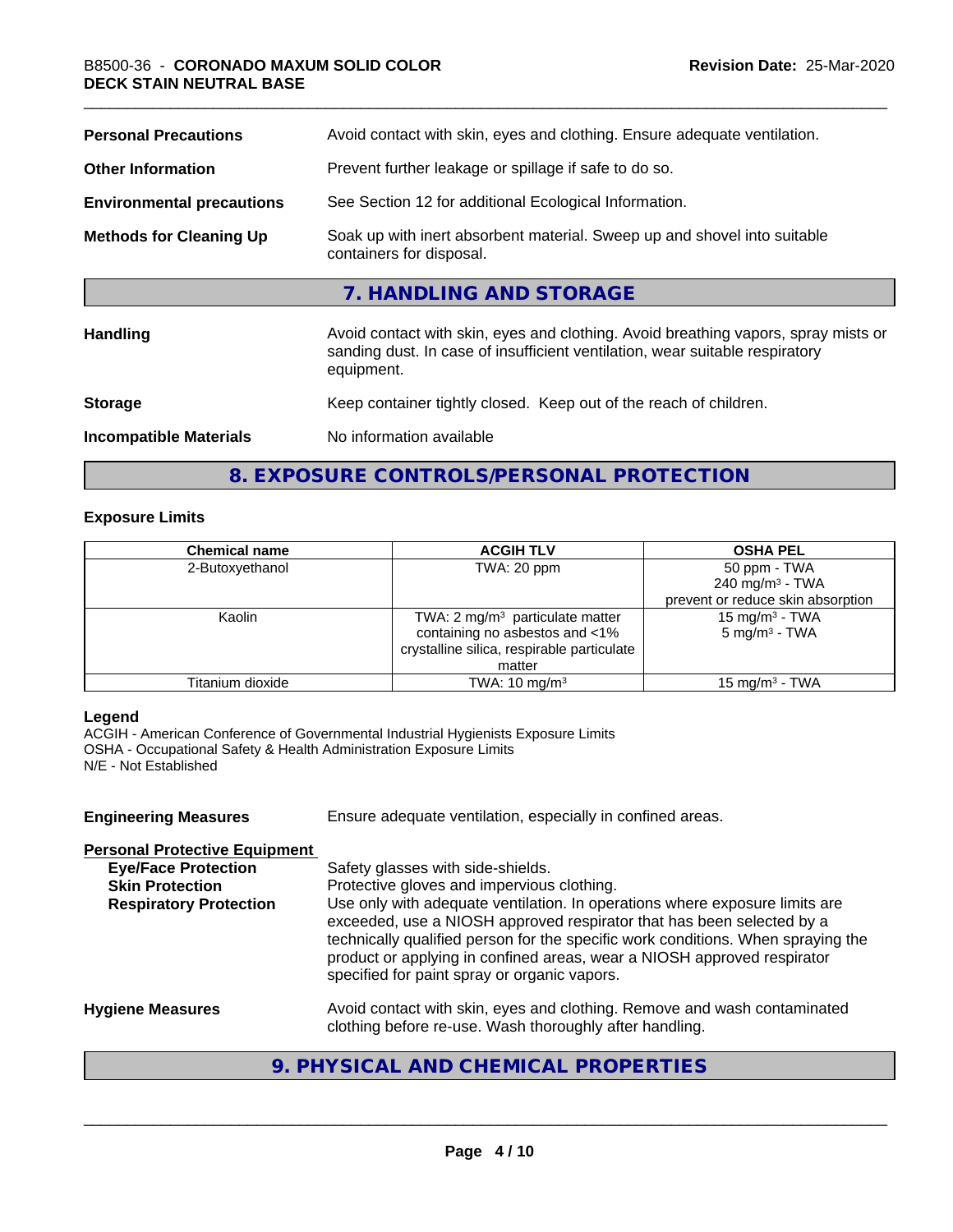**Appearance** liquid<br> **Odor** little c **Odor Threshold**<br> **Density (Ibs/gal)**<br> **Density (Ibs/gal)**<br>
2.3 - 9.4 **Density (Ibs/gal)** 9.3 - 9.4<br> **Specific Gravity** 1.11 - 1.13 **Specific Gravity pH** No information available **Viscosity (cps)** No information available Notice 1, 1999 **Solubility(ies)** No information available in the solution of the solution of the solution available in the solution of the solution of the solution of the solution of the solution of the solution of the solution of the so **Water solubility** No information available **Evaporation Rate No information available No information available Vapor pressure** No information available in the North American Monte available in the North American available **Vapor density**<br> **We Solids** (*We Solids* ) and the setting of the setting of the setting of the setting of the setting of the setting of the setting of the setting of the setting of the setting of the setting of the setti **Wt. % Solids** 40 - 50<br> **Vol. % Solids** 30 - 40 **Vol. % Solids Wt. % Volatiles** 50 - 60 **Vol. % Volatiles** 60 - 70 **VOC Regulatory Limit (g/L)** <250 **Boiling Point (°F)** 212 **Boiling Point (°C) Freezing point (°F)** 32 **Freezing Point (°C)** 0 **Flash point (°F)** Not applicable **Flash Point (°C)** Not applicable **Method** Not applicable<br> **Flammability (solid, gas)** Not applicable Not applicable **Flammability** (solid, gas) **Upper flammability limit:**<br> **Lower flammability limit:**<br>
Not applicable<br>
Not applicable **Lower flammability limit:**<br> **Autoignition Temperature (°F)** Not applicable Not applicable **Autoignition Temperature (°F) Autoignition Temperature (°C)** No information available **Decomposition Temperature (°F)** No information available **Decomposition Temperature (°C)** No information available **Partition coefficient** No information available

little or no odor

#### **10. STABILITY AND REACTIVITY**

| <b>Reactivity</b>                         | Not Applicable                           |
|-------------------------------------------|------------------------------------------|
| <b>Chemical Stability</b>                 | Stable under normal conditions.          |
| <b>Conditions to avoid</b>                | Prevent from freezing.                   |
| <b>Incompatible Materials</b>             | No materials to be especially mentioned. |
| <b>Hazardous Decomposition Products</b>   | None under normal use.                   |
| <b>Possibility of hazardous reactions</b> | None under normal conditions of use.     |

#### **11. TOXICOLOGICAL INFORMATION**

**Product Information**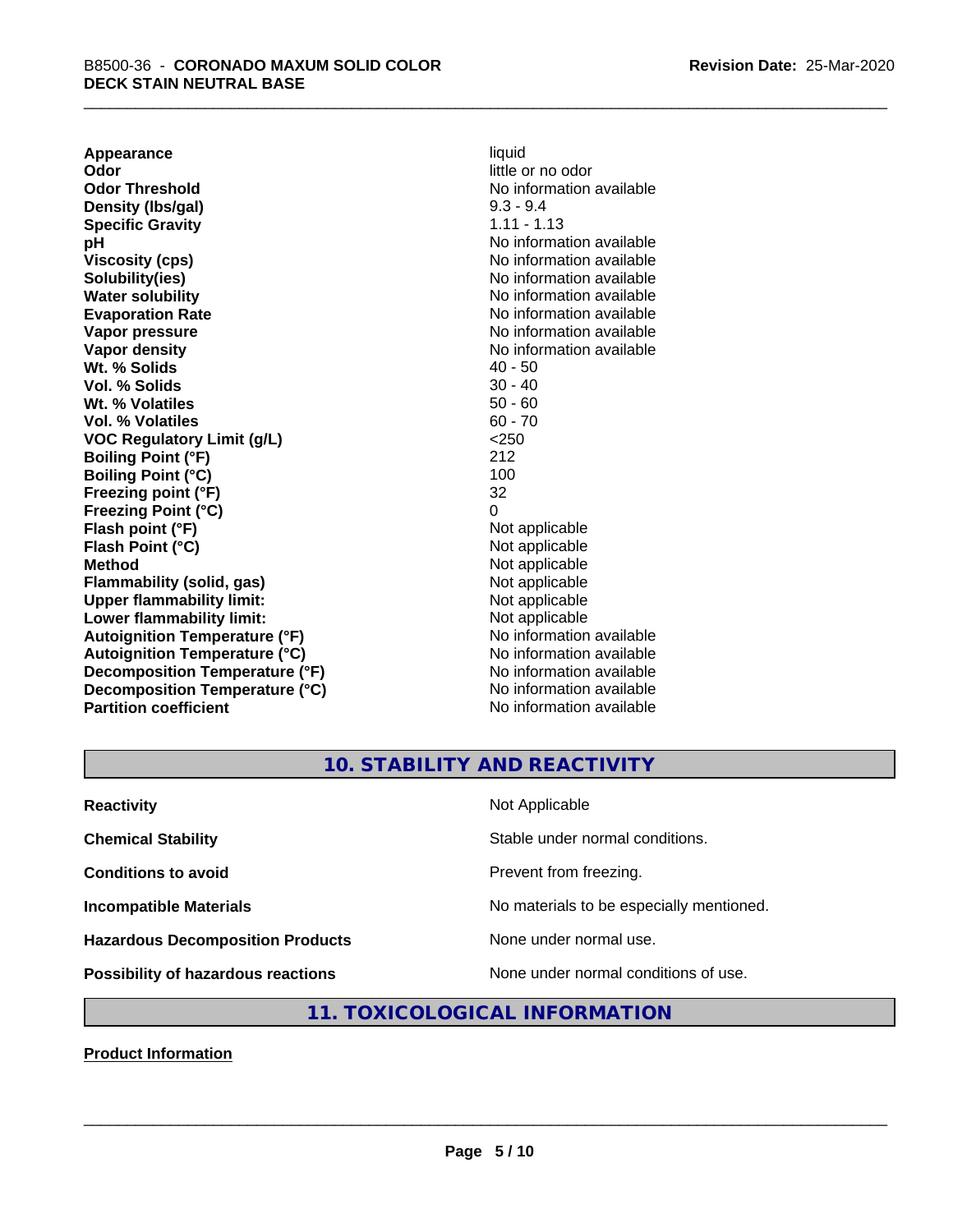| Information on likely routes of exposure |                                                                                                                 |
|------------------------------------------|-----------------------------------------------------------------------------------------------------------------|
| <b>Principal Routes of Exposure</b>      | Eye contact, skin contact and inhalation.                                                                       |
| <b>Acute Toxicity</b>                    |                                                                                                                 |
| <b>Product Information</b>               | No information available                                                                                        |
|                                          | Symptoms related to the physical, chemical and toxicological characteristics                                    |
| <b>Symptoms</b>                          | No information available                                                                                        |
|                                          | Delayed and immediate effects as well as chronic effects from short and long-term exposure                      |
| Eye contact                              | May cause slight irritation.                                                                                    |
| <b>Skin contact</b>                      | Substance may cause slight skin irritation. Prolonged or repeated contact may dry<br>skin and cause irritation. |
| <b>Inhalation</b>                        | May cause irritation of respiratory tract.                                                                      |
| Ingestion                                | Ingestion may cause gastrointestinal irritation, nausea, vomiting and diarrhea.                                 |
| <b>Sensitization</b>                     | No information available                                                                                        |
| <b>Neurological Effects</b>              | No information available.                                                                                       |
| <b>Mutagenic Effects</b>                 | Suspected of causing genetic defects.                                                                           |
| <b>Reproductive Effects</b>              | May damage fertility or the unborn child.                                                                       |
| <b>Developmental Effects</b>             | No information available.                                                                                       |
| <b>Target organ effects</b>              | No information available.                                                                                       |
| <b>STOT - single exposure</b>            | No information available.                                                                                       |
| <b>STOT - repeated exposure</b>          | No information available.                                                                                       |
| Other adverse effects                    | No information available.                                                                                       |
| <b>Aspiration Hazard</b>                 | No information available                                                                                        |

#### **Numerical measures of toxicity**

**The following values are calculated based on chapter 3.1 of the GHS document**

| ATEmix (oral)                        | 8448 mg/ka  |
|--------------------------------------|-------------|
| <b>ATEmix (dermal)</b>               | 18388 mg/kg |
| <b>ATEmix (inhalation-dust/mist)</b> | 25.6 ma/L   |
| <b>ATEmix (inhalation-vapor)</b>     | 187.6 ma/L  |

#### **Component Information**

| Chemical name                                                       | Oral LD50                                    | Dermal LD50                                                    | <b>Inhalation LC50</b> |
|---------------------------------------------------------------------|----------------------------------------------|----------------------------------------------------------------|------------------------|
| 2-Butoxyethanol<br>111-76-2                                         | $= 1300$ mg/kg (Rat)                         | $>$ 2000 mg/kg (Rabbit)                                        | > 4.9 mg/L (Rat) 3H    |
| Kaolin<br>1332-58-7                                                 | $>$ 5000 mg/kg (Rat)                         | $>$ 5000 mg/kg (Rat)                                           |                        |
| Propylene glycol<br>$57 - 55 - 6$                                   | $= 20$ g/kg (Rat)                            | $= 20800$ mg/kg (Rabbit)                                       |                        |
| Sodium C14-C16 olefin sulfonate<br>68439-57-6                       | $= 2220$ mg/kg (Rat)                         | $> 740$ mg/kg (Rabbit)                                         |                        |
| Carbamic acid,<br>1H-benzimidazol-2-yl-, methyl ester<br>10605-21-7 | $>$ 5050 mg/kg (Rat)<br>$= 6400$ mg/kg (Rat) | 10000 mg/kg (Rabbit) = $2$ g/kg<br>$Rat$ = 8500 mg/kg (Rabbit) |                        |
| Titanium dioxide<br>13463-67-7                                      | $> 10000$ mg/kg (Rat)                        | $\overline{\phantom{0}}$                                       |                        |

#### **Chronic Toxicity**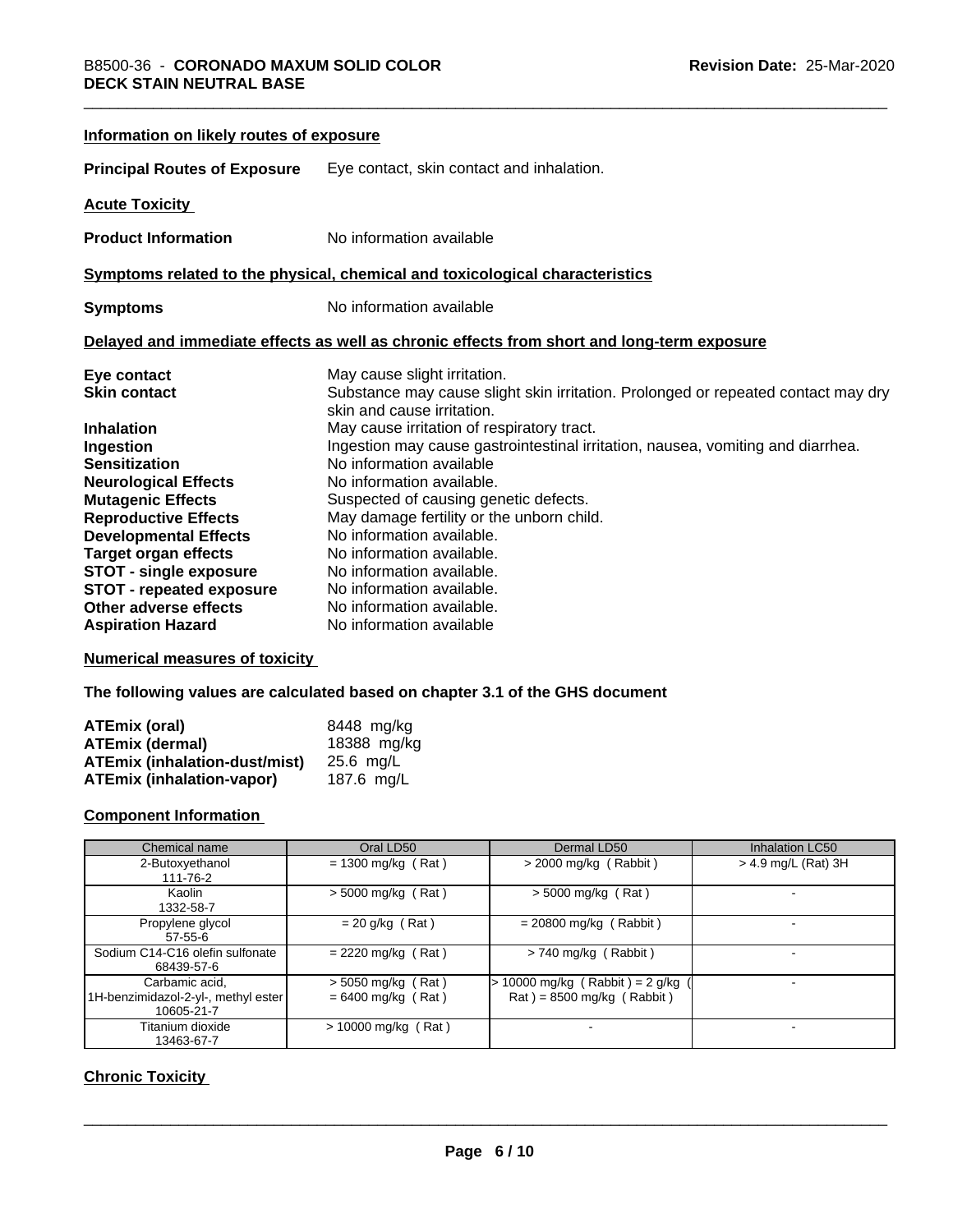#### **Carcinogenicity**

*The information below indicateswhether each agency has listed any ingredient as a carcinogen:.*

| <b>Chemical name</b>                     | <b>IARC</b>                        | <b>NTP</b> | <b>OSHA</b> |
|------------------------------------------|------------------------------------|------------|-------------|
|                                          | .<br>2B<br>∽<br>Possible<br>⊦Human |            | ∟isted<br>. |
| $\sim$ 100 $\pm$<br>l itanıum<br>dioxide | Carcinogen                         |            |             |

• Although IARC has classified titanium dioxide as possibly carcinogenic to humans (2B), their summary concludes: "No significant exposure to titanium dioxide is thought to occur during the use of products in which titanium dioxide is bound to other materials, such as paint."

#### **Legend**

IARC - International Agency for Research on Cancer NTP - National Toxicity Program OSHA - Occupational Safety & Health Administration

**12. ECOLOGICAL INFORMATION**

#### **Ecotoxicity Effects**

The environmental impact of this product has not been fully investigated.

#### **Product Information**

#### **Acute Toxicity to Fish**

No information available

#### **Acute Toxicity to Aquatic Invertebrates**

No information available

#### **Acute Toxicity to Aquatic Plants**

No information available

#### **Persistence / Degradability**

No information available.

#### **Bioaccumulation**

There is no data for this product.

#### **Mobility in Environmental Media**

No information available.

#### **Ozone**

No information available

#### **Component Information**

#### **Acute Toxicity to Fish**

2-Butoxyethanol LC50: 1490 mg/L (Bluegill sunfish - 96 hr.) Propylene glycol LC50: 710 mg/L (Fathead Minnow - 96 hr.) Carbamic acid, 1H-benzimidazol-2-yl-, methyl ester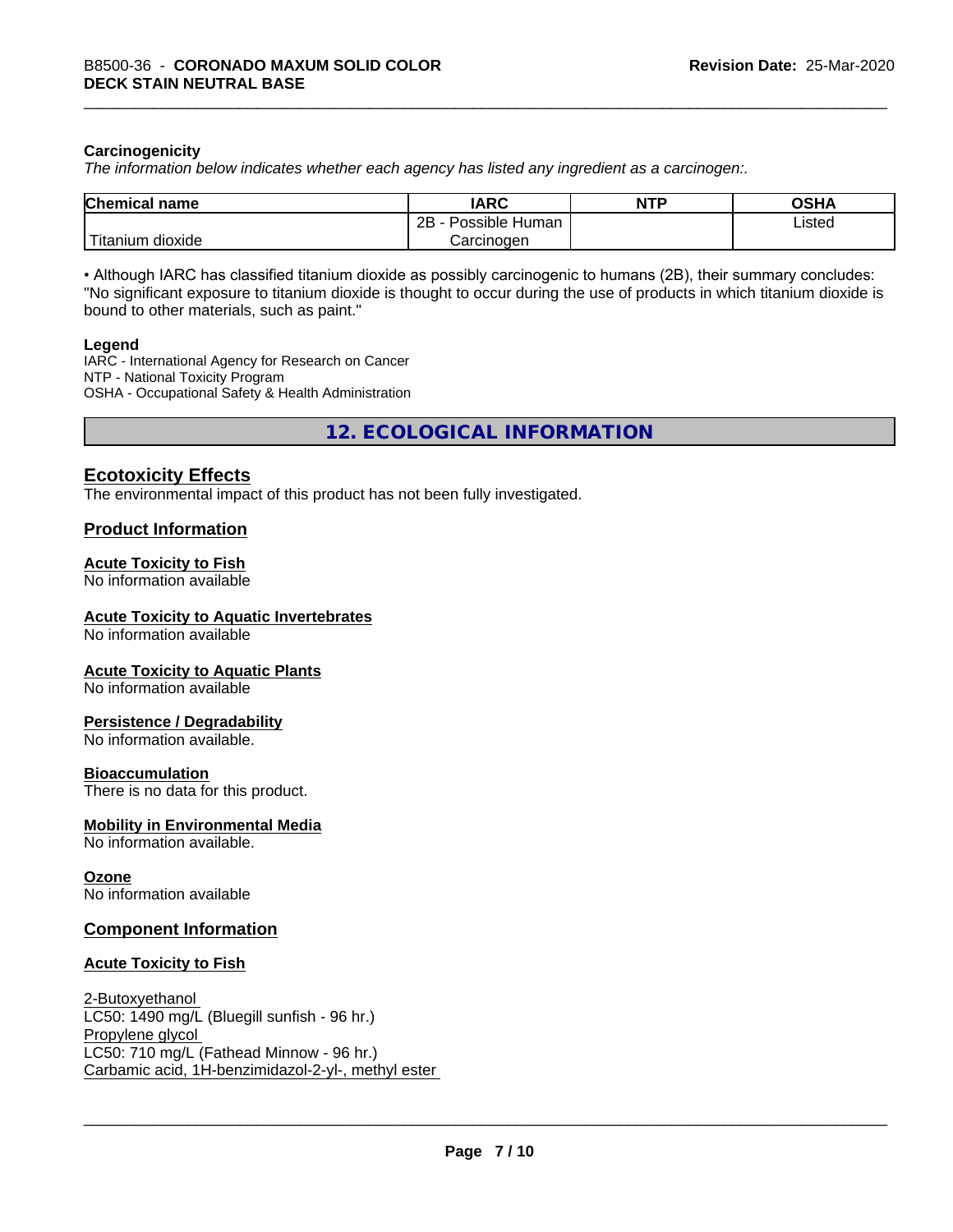LC50: 1.5 mg/L (Rainbow Trout - 96 hr.) Titanium dioxide  $LC50:$  > 1000 mg/L (Fathead Minnow - 96 hr.)

#### **Acute Toxicity to Aquatic Invertebrates**

#### Propylene glycol

EC50: > 10000 mg/L (Daphnia magna - 24 hr.) Carbamic acid, 1H-benzimidazol-2-yl-, methyl ester LC50: 0.22 mg/L (water flea - 48 hr.)

#### **Acute Toxicity to Aquatic Plants**

No information available

| 13. DISPOSAL CONSIDERATIONS |  |
|-----------------------------|--|
|                             |  |

| <b>Waste Disposal Method</b> | Dispose of in accordance with federal, state, and local regulations. Local<br>requirements may vary, consult your sanitation department or state-designated<br>environmental protection agency for more disposal options. |
|------------------------------|---------------------------------------------------------------------------------------------------------------------------------------------------------------------------------------------------------------------------|
|                              | 14. TRANSPORT INFORMATION                                                                                                                                                                                                 |
| <b>DOT</b>                   | Not regulated                                                                                                                                                                                                             |
| <b>ICAO/IATA</b>             | Not regulated                                                                                                                                                                                                             |
| <b>IMDG/IMO</b>              | Not regulated                                                                                                                                                                                                             |
|                              | <b>15. REGULATORY INFORMATION</b>                                                                                                                                                                                         |

#### **International Inventories**

| <b>TSCA: United States</b> | Yes - All components are listed or exempt. |
|----------------------------|--------------------------------------------|
| DSL: Canada                | Yes - All components are listed or exempt. |

#### **Federal Regulations**

#### **SARA 311/312 hazardous categorization**

| Acute health hazard               | Nο  |  |
|-----------------------------------|-----|--|
| Chronic Health Hazard             | Yes |  |
| Fire hazard                       | Nο  |  |
| Sudden release of pressure hazard | N٥  |  |
| Reactive Hazard                   | N٥  |  |

#### **SARA 313**

Section 313 of Title III of the Superfund Amendments and Reauthorization Act of 1986 (SARA). This product contains a chemical or chemicals which are subject to the reporting requirements of the Act and Title 40 of the Code of Federal Regulations, Part 372: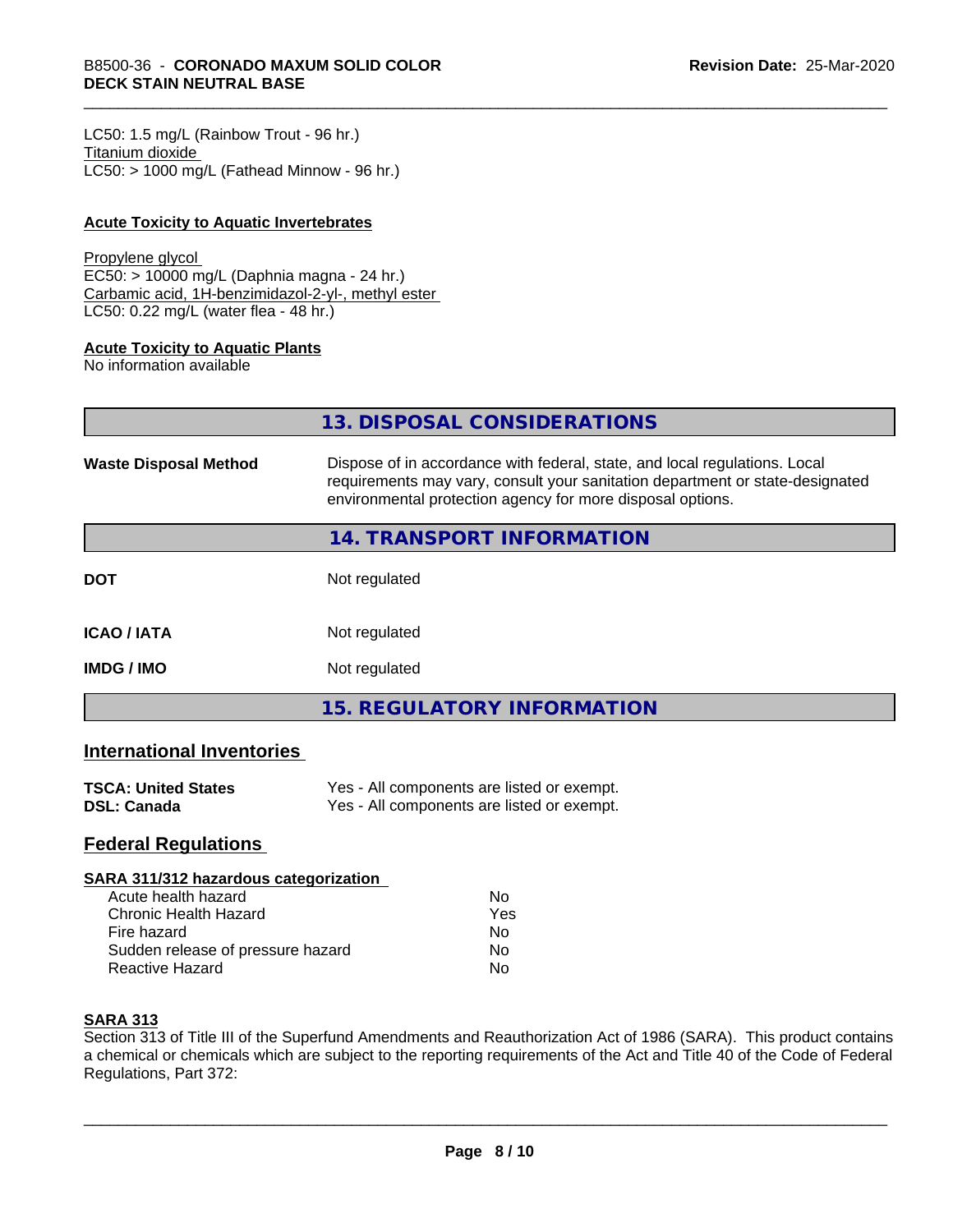| Chemical name   | CAS No.  | Weight-% | <b>CERCLA/SARA 313</b><br>(de minimis concentration) |
|-----------------|----------|----------|------------------------------------------------------|
| 2-Butoxyethanol | 111-76-2 | - 10     |                                                      |

#### **Clean Air Act,Section 112 Hazardous Air Pollutants (HAPs) (see 40 CFR 61)** This product contains the following HAPs:

| <b>Chemical name</b> | <b>CAS No.</b> | Weight-% | <b>Hazardous Air Pollutant</b> |
|----------------------|----------------|----------|--------------------------------|
|                      |                |          | (HAP)                          |
| 2-Butoxyethanol      | 111-76-2       | $5 - 10$ | Listed                         |

#### **US State Regulations**

#### **California Proposition 65**

**AVIMARNING:** Cancer and Reproductive Harm– www.P65warnings.ca.gov

#### **State Right-to-Know**

| <b>Chemical name</b>                  | <b>Massachusetts</b> | <b>New Jersey</b> | Pennsylvania |
|---------------------------------------|----------------------|-------------------|--------------|
| 2-Butoxvethanol                       |                      |                   |              |
| Kaolin                                |                      |                   |              |
| Carbamic acid, 1H-benzimidazol-2-yl-, |                      |                   |              |
| methyl ester                          |                      |                   |              |
| Titanium dioxide                      |                      |                   |              |

#### **Legend**

X - Listed

#### **16. OTHER INFORMATION**

**HMIS** - **Health:** 2\* **Flammability:** 0 **Reactivity:** 0 **PPE:** -

#### **HMIS Legend**

- 0 Minimal Hazard
- 1 Slight Hazard
- 2 Moderate Hazard
- 3 Serious Hazard
- 4 Severe Hazard
- \* Chronic Hazard

X - Consult your supervisor or S.O.P. for "Special" handling instructions.

*Note: The PPE rating has intentionally been left blank. Choose appropriate PPE that will protect employees from the hazards the material will present under the actual normal conditions of use.*

*Caution: HMISÒ ratings are based on a 0-4 rating scale, with 0 representing minimal hazards or risks, and 4 representing significant hazards or risks. Although HMISÒ ratings are not required on MSDSs under 29 CFR 1910.1200, the preparer, has chosen to provide them. HMISÒ ratings are to be used only in conjunction with a fully implemented HMISÒ program by workers who have received appropriate HMISÒ training. HMISÒ is a registered trade and service mark of the NPCA. HMISÒ materials may be purchased exclusively from J. J. Keller (800) 327-6868.*